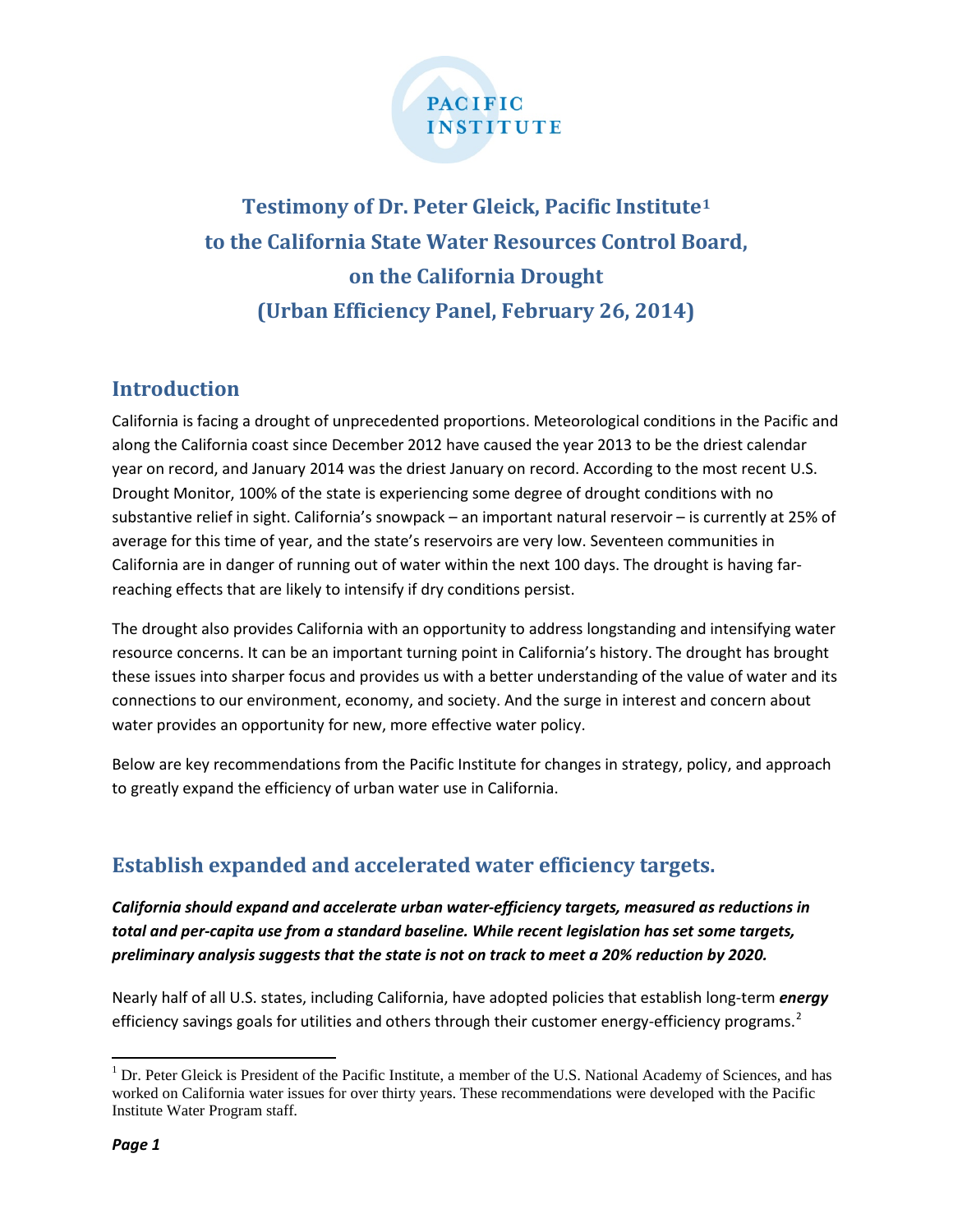

These policies are referred to as Energy Efficiency Resource Standards (EERS). An EERS goal may be expressed as an annual or cumulative savings and may be based on physical units (e.g., 1,800 kWh) or as a percent reduction in either retail sales or per capita use from some baseline. While most EERS policies focus on reducing energy use, others emphasize reducing peak consumption.

Efficiency targets are far less common within the water sector. In November 2009, California became the first state to adopt an efficiency target for the water sector with the passage of Senate Bill x7-7 (SB x7-7). SB x7-7 mandates that the state achieve a 20% reduction in urban per capita water use by 2020, with an interim goal of achieving 10% by 2015. Urban suppliers that do not meet the necessary requirements are ineligible for state grants and loans. The law applies to all urban retail water suppliers, both public and private. To further promote its implementation among private water utilities, the CPUC has adopted conservation goals that comply with SBx7-7.

# **Implement comprehensive and standardized urban water pricing**

### *All water utilities should adopt tiered pricing for residential customers and consider adopting tiered pricing for other customer classes.*

While progress has been made in California in eliminating inefficient and inappropriate pricing structures for water, around a quarter of water utilities still offer flat, block, or even declining block rates. Water utilities should also examine adopting seasonal rates and drought surcharges to promote efficiency during periods when supplies are constrained; quantify non-revenue water and impact on financing; should analyze impact of drought sales volumes on financial stability. Additionally, wastewater utilities should move beyond flat rates to adopt uniform volumetric or even tiered pricing structures. To promote these practices, state and federal governments could require conservationoriented rate structures in order to be eligible for grants and loans.

(Example: Volumetric *wastewater* rates could save 140,000 AF/yr in short run; 283,000 AF/yr in the long run. [3](#page-1-0) ]

 $2^2$  Sciortino, M., S. Nowak, P. Witte, D. York, and M. Kushler. (2011). Energy Efficiency Resource Standards: A Progress Report on State Experience. ACEEE Report Number 112.

<span id="page-1-0"></span><sup>&</sup>lt;sup>3</sup> Chesnutt, T.W. (2011). Volumetric Pricing for Sanitary Sewer Service in the State of California. A & N Technical Services. Encinitas, CA.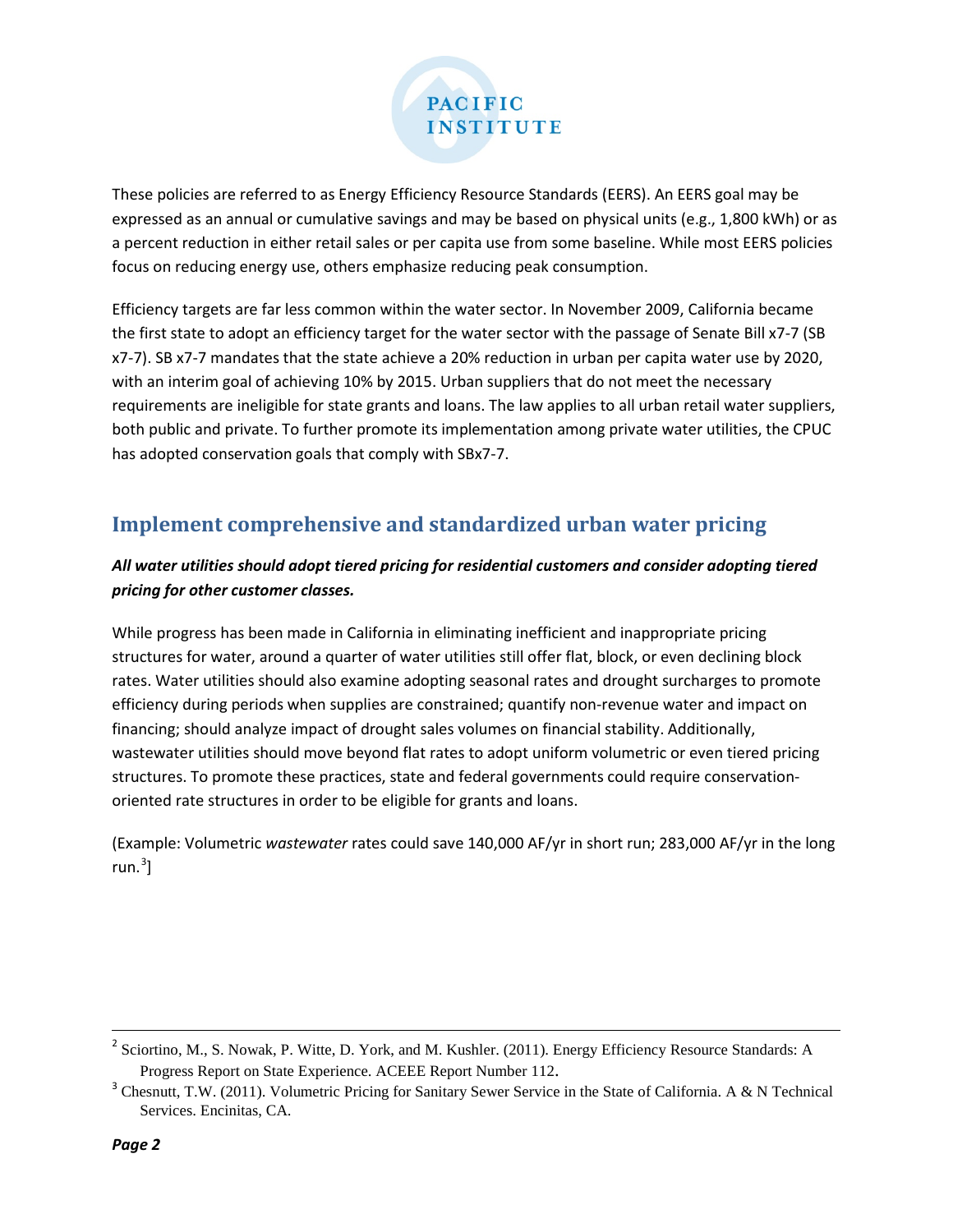

Figure 1. From Cooley et al. 2013. "Energizing Water Efficiency." [http://pacinst.org/publication/energizing-water](http://pacinst.org/publication/energizing-water-efficiency/)[efficiency/](http://pacinst.org/publication/energizing-water-efficiency/)

# **Accelerate urban water metering**

#### *Recent legislation has set requirements for extending residential metering but the requirement of 100% urban metering should be accelerated.*

In 2004, the Legislature passed AB 2572, requiring all water suppliers to install water meters on all customer connections by January 1, 2025 and other legislation sets different deadlines for different users. Dozens of urban agencies still have unmetered connections. These deadlines should be pushed forward rapidly to achieve 100% metering for all urban water-use classes by 2017. Metering shows wellknown and clear economic and water savings benefits.

# **Accelerate appliance/water use technology replacement; update waterefficiency standards**

### *Policies should be implemented to rapidly and extensively accelerate the removal of inefficient waterusing devices and a transition to high-efficiency fixtures.*

Despite advances in recent years, substantial numbers of inefficient water-using appliances remain in place. The focus indoors should be on high-efficiency clothes washers, toilets, showerheads, and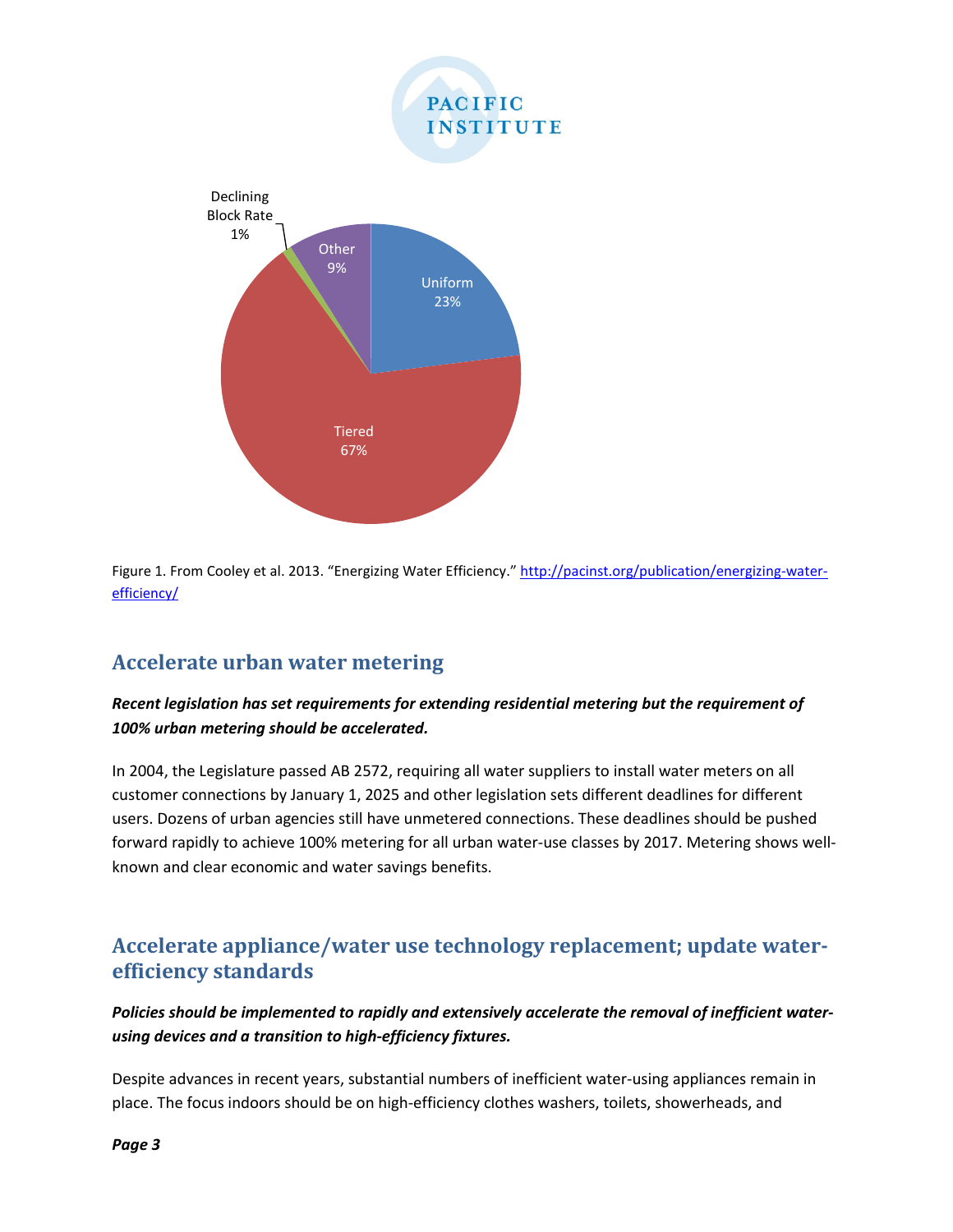

dishwashers. The focus outdoors should be on elimination of lawns and installation of efficient water systems for landscaping.

Until recently, the state has been unable to adopt efficiency standards for fixtures and appliances that exceed federal standards. In 2010, however, the federal government officially waived federal preemption for water efficient showerheads, faucets, toilets, and urinals, paving the way for new, more stringent standards. Additionally, in 2011, the Building Standards Commission added water industry representatives to two committees that make recommendations on water-related building codes and standards, such as efficiency fixtures, recycled water, and greywater. The state must take advantage of these opportunities and continuously update existing standards and codes to capture new technologies and practices.

# **Adopt a loading order for water**

### *State and local agencies should adopt a loading order for water that can serve as a guidepost for various policies and decisions at local, regional, and state levels.*

One of the first discussions about a loading order for water was in a 2005 California Energy Commission report.<sup>[4](#page-3-0)</sup> The three strategies in DWR's recent Water Plan Updates with the greatest potential to provide new supplies and enhance water-supply reliability are efficiency, conjunctive management and groundwater storage, and recycled water. These strategies are similar to the state's adopted loading order for electricity resources. In 2007, the Natural Resources Defense Council (NRDC), in a presentation to the Delta Vision Blue Ribbon Task Force, articulated the idea of a water loading order and urged the Legislature, State Water Resources Control Board, and CPUC to adopt state policy that identifies efficiency as the preferred approach to improving water supply reliability, followed by alternatives resources (e.g., recycled water, groundwater cleanup, and conjunctive use), and lastly by traditional water supply options. The Department of Water Resources and SWRCB, for example, could enforce a loading order through eligibility and priorities for grants and loans. Likewise, local agencies could adopt a loading order in their urban water management plans and base resource allocations accordingly. Additionally, the CPUC could adopt a loading order that would apply to water IOUs and guide their resource investments.

<span id="page-3-0"></span> $4$  Klein, G. (2005). California Energy Commission, California's Water – Energy Relationship. Final Staff Report, Prepared in Support of the 2005 Integrated Energy Policy Report Proceeding, (04-IEPR-01E) November 2005, CEC-700-2005-011-SF.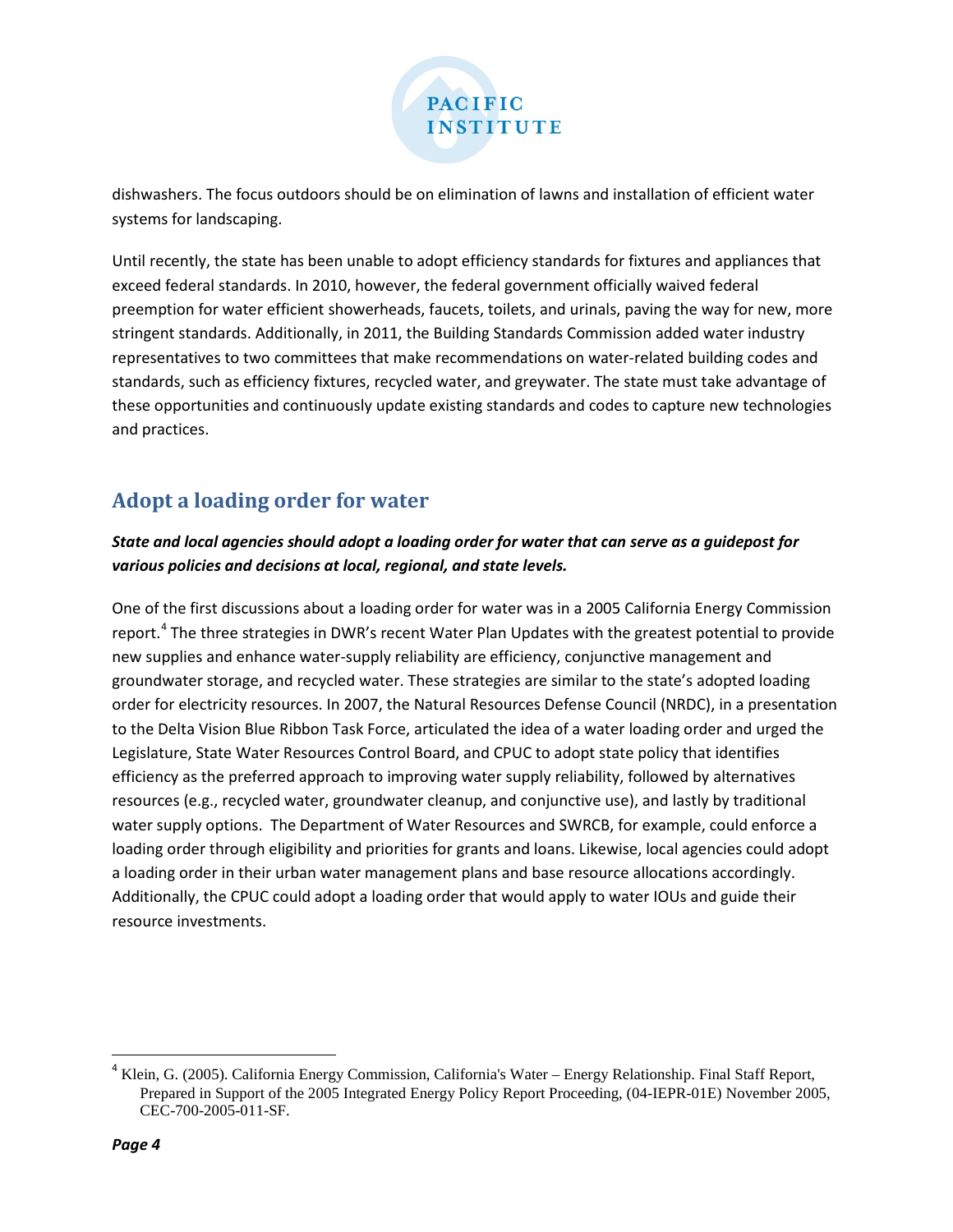

### **Increase water-efficiency expenditures**

### *The state and water utilities should increase investment in water efficiency and conservation programs.*

Water utilities typically fund efficiency programs through their operating and, in some cases, capital budgets. These expenditures are inadequate compared to the potential for efficiency improvements and the amounts currently being spent on far more expensive programs to expand water supply. Waterefficiency funds are generally generated by water sales, connection fees, interest earnings, property taxes, state and federal grants, and other miscellaneous sources. In some cases, utilities have designated funds for efficiency programs collected from high water users. Utilities may augment these local investments with monies available from state and federal sources including general obligations bonds allocated as grants and low-interest loans. To supplement these funding sources, the State should also consider adopting a public goods charge to fund water-efficiency programs. Investments, water savings, and benefits should be tracked at the state level, as is done for energy IOUs. In addition, water utilities should partner with energy utilities on programs that increase both water and energy efficiency in order to reduce cost and increase effectiveness.

Budgets for water-efficiency programs are generally small compared to other utility expenditures and may vary from year to year. An analysis of eight large water utilities in the western United States found that, on average, conservation and efficiency expenditures represent about 1% of total water budgets.<sup>[5](#page-4-0)</sup> A detailed analysis of water-efficiency expenditures in California has not been conducted. However, the Metropolitan Water District of Southern California (MWD), which delivers an estimated 1.7 million acrefeet of water per year to member agencies serving 19 million people in Southern California, invested \$11.4 million in water efficiency programs in fiscal year 2012/2013,<sup>[6](#page-4-1)</sup> or about 0.9% of its total annual expenditures.<sup>[7](#page-4-2)</sup>

<span id="page-4-0"></span><sup>&</sup>lt;sup>5</sup> Western Resource Advocates (WRA). (2003). Smart Water: A Comparative Study of Urban Water Use Efficiency Across the Southwest. Boulder, Colorado.

<span id="page-4-1"></span><sup>&</sup>lt;sup>6</sup> Metropolitan Water District of Southern California (MWD). (2014). Regional Progress Report: An Annual Report to the California State Legislature on Achievements in Conservation, Recycling, and Groundwater Recharge. Los Angeles, California.

<span id="page-4-2"></span><sup>&</sup>lt;sup>7</sup> Metropolitan Water District of Southern California (MWD). (2013). Basic Financial Statements, Years ended June 30, 2013 and 2012. Los Angeles, California.